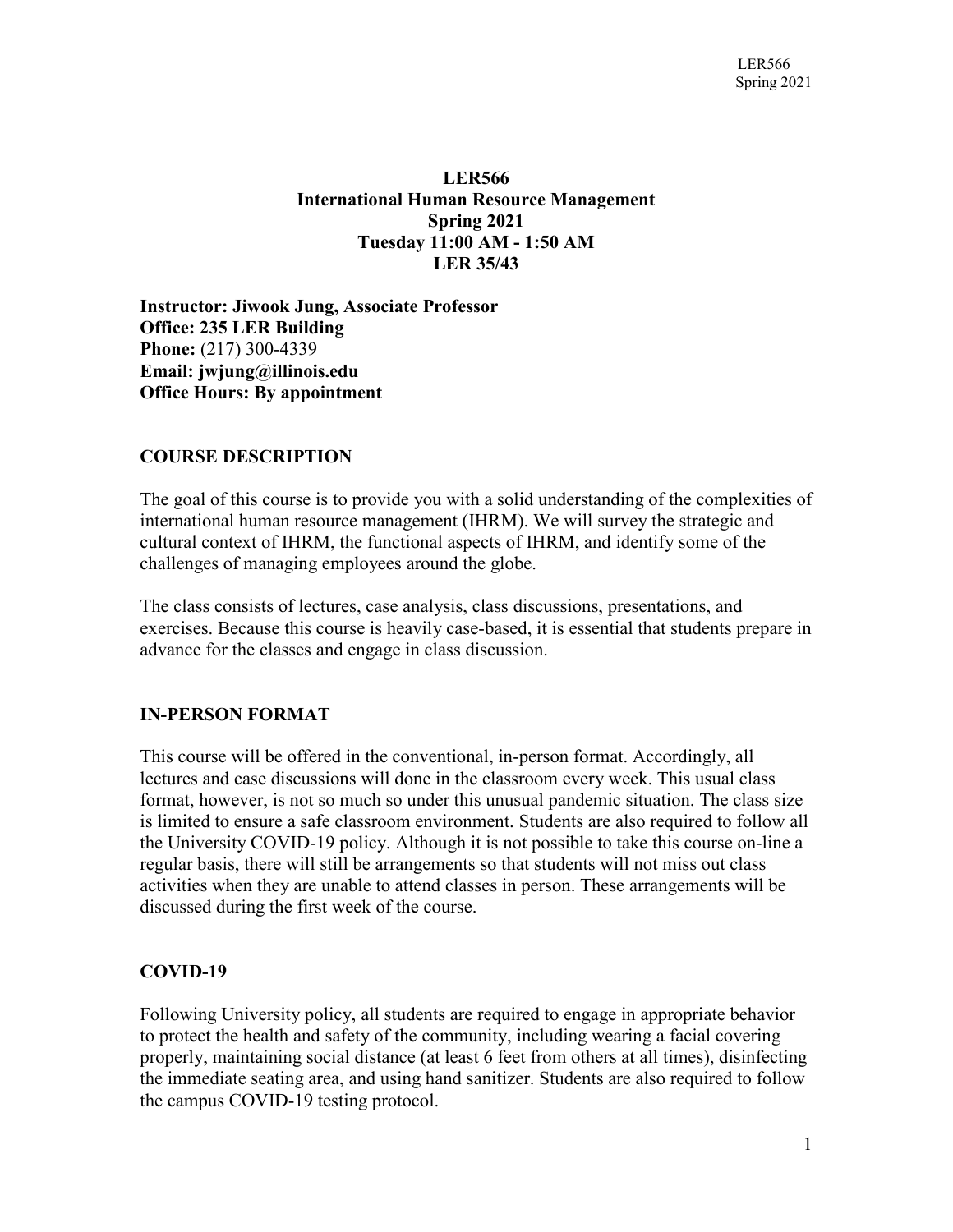Students who feel ill must not come to class. In addition, students who test positive for COVID-19 or have had an exposure that requires testing and/or quarantine must not attend class. The University will provide information to the instructor, in a manner that complies with privacy laws, about students in these latter categories. These students are judged to have excused absences for the class period and should contact the instructor via email about making up the work.

Students who fail to abide by these rules will first be asked to comply; if they refuse, they will be required to leave the classroom immediately. If a student is asked to leave the classroom, the non-compliant student will be judged to have an unexcused absence and reported to the Office for Student Conflict Resolution for disciplinary action. Cumulation of non-compliance complaints against a student may result in dismissal from the University.

# **COURSE MATERIALS**

## Required Text Book:

[Ibraiz Tarique,](http://www.routledge.com/books/search/author/ibraiz_tarique/) Dennis Briscoe, & Randall S. Schuler and. *International Human Resource Management: Policies and Practices for Multinational Enterprises* (5<sup>th</sup> edition)*.* London: Routledge, 2015.

Case materials will be distributed in class by the instructor during the weeks when there is a case discussion

# **ASSIGNMENTS AND GRADING**

| Class Participation             | 10% |
|---------------------------------|-----|
| <b>Group Discussion Summary</b> | 10% |
| □ Weekly Quiz                   | 10% |
| □ Midterm Exam                  | 30% |
| □ Student Presentation          | 10% |
| Final Report                    | 30% |

*Class Participation***.** This course requires active participation in classes. The class participation will include your attendance and your contributions to the intellectual life of the classroom, demonstrated by your understanding of the assigned readings, your active involvement in class activities, and the meaningful questions or comments you raise during lectures and discussions.

Each student is allowed to miss no more than **TWO** classes in the semester and quizzes will not be counted into the grades for these two classes. However, students who miss two classes will not be eligible to drop the two lowest quiz scores. Every additional absence leads to **3** points cut in the final grade unless there are legitimate reasons and approved by the instructor.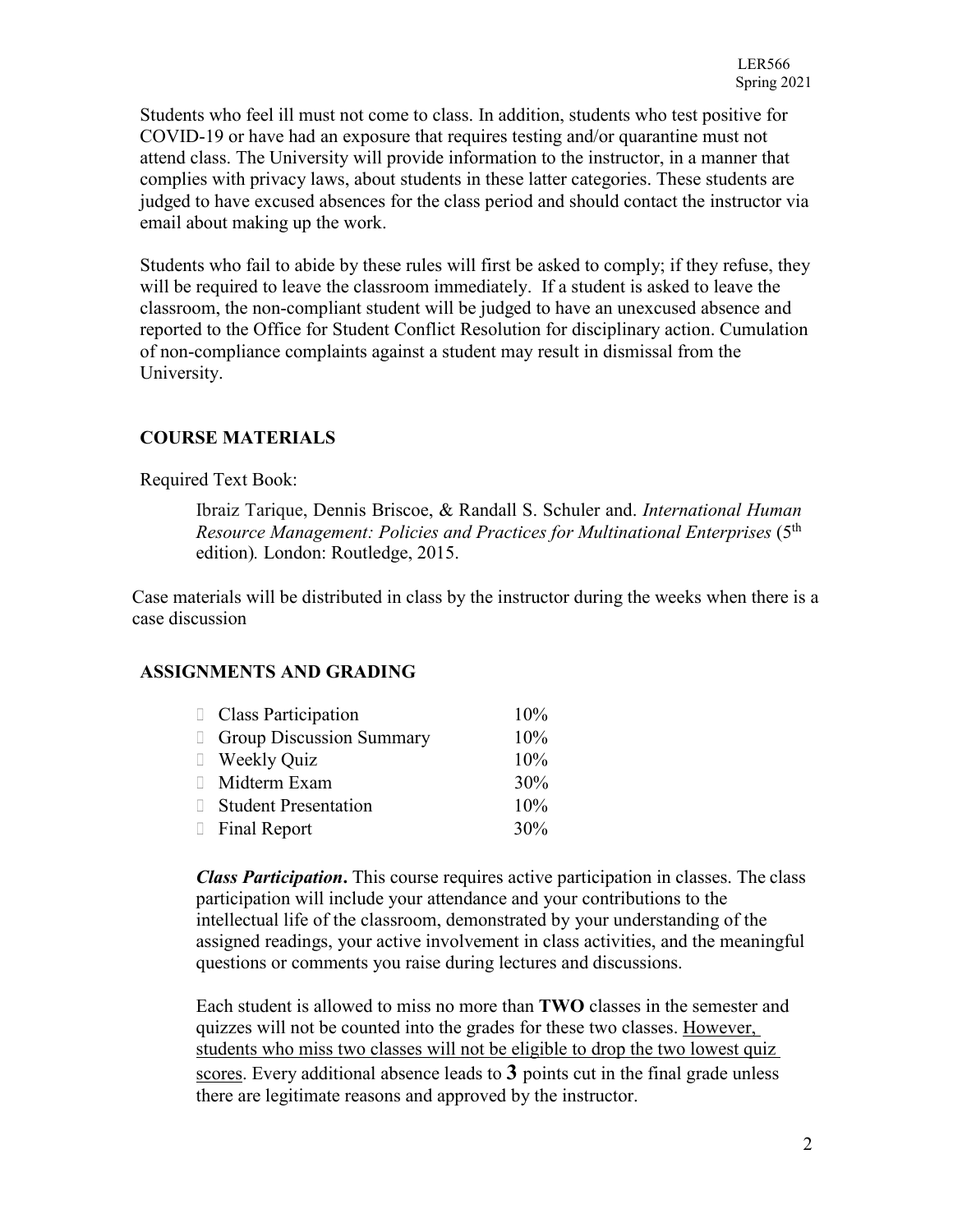If a student has never missed a class throughout the semester they will be eligible to drop the two lowest quiz scores. If a student misses only one class, they will only be eligible to drop the lowest quiz score.

Students are expected to be punctual and engage in respectful interactions with each other. Any behaviors that would distract others in the classroom such as talking on the phone, texting, using the internet for things irrelevant to the course, and emailing are prohibited. Students' grades on class participation may be negatively affected if they engage in these distractive behaviors.

*Online Weekly Quiz.* In every teaching session you will need to complete a short quiz (5-10 minutes) on your readings. The quiz includes five questions in the format of the true/false, multiple-choice or filling in the blanks. Each quiz will cover the chapter(s), articles and cases that I have assigned for that class session. I may administer a quiz at the beginning, middle or end of class. There are **NO** make-up quizzes. The summing of quiz performance will be done after dropping the two lowest quiz scores.

*Group Discussion and Summary.* Every week, there will be group discussion about a selected business case and related discussion questions. Although the group discussion will happen in the classrooms, to comply with University social distancing rules, it will be done through Zoom. To facilitate constructive and meaningful discussion, each group will be asked to provide a short summary of discussion. After group discussion is done, each group will be given 20 minutes to summarize their discussion and highlight main conclusions. Submission of the summary will be done via **Compass**. Grading of discussion summary will be done on a **three-point scale—fail, pass (good), and pass (very good)**.

After the first class of the semester, the instructor will assign each student to a discussion group. Each group will consist of 3 students. Students will remain with the same group members throughout the semester and also for the final group project. Group assignment will be done in a way to maximize diversity of group members.

*Midterm Exam (Week 7; subject to change)*. This will cover the readings, cases, and information contained in lectures prior to the exam. The test will be a take-home exam, and will be conducted through the course website. It is open book and open notes, but you may not consult your colleagues for answers. The exam will include a few essay questions and one case analysis.

Not submitting your mid-term exam on time will result in a 20% deduction from the mid-term grade for each day late.

Submission via Compass is required**.** Students should submit their answers via Compass. If technical problems occur students should send their answers as an attachment in Word format to my email listed at the beginning of the syllabus by the due date.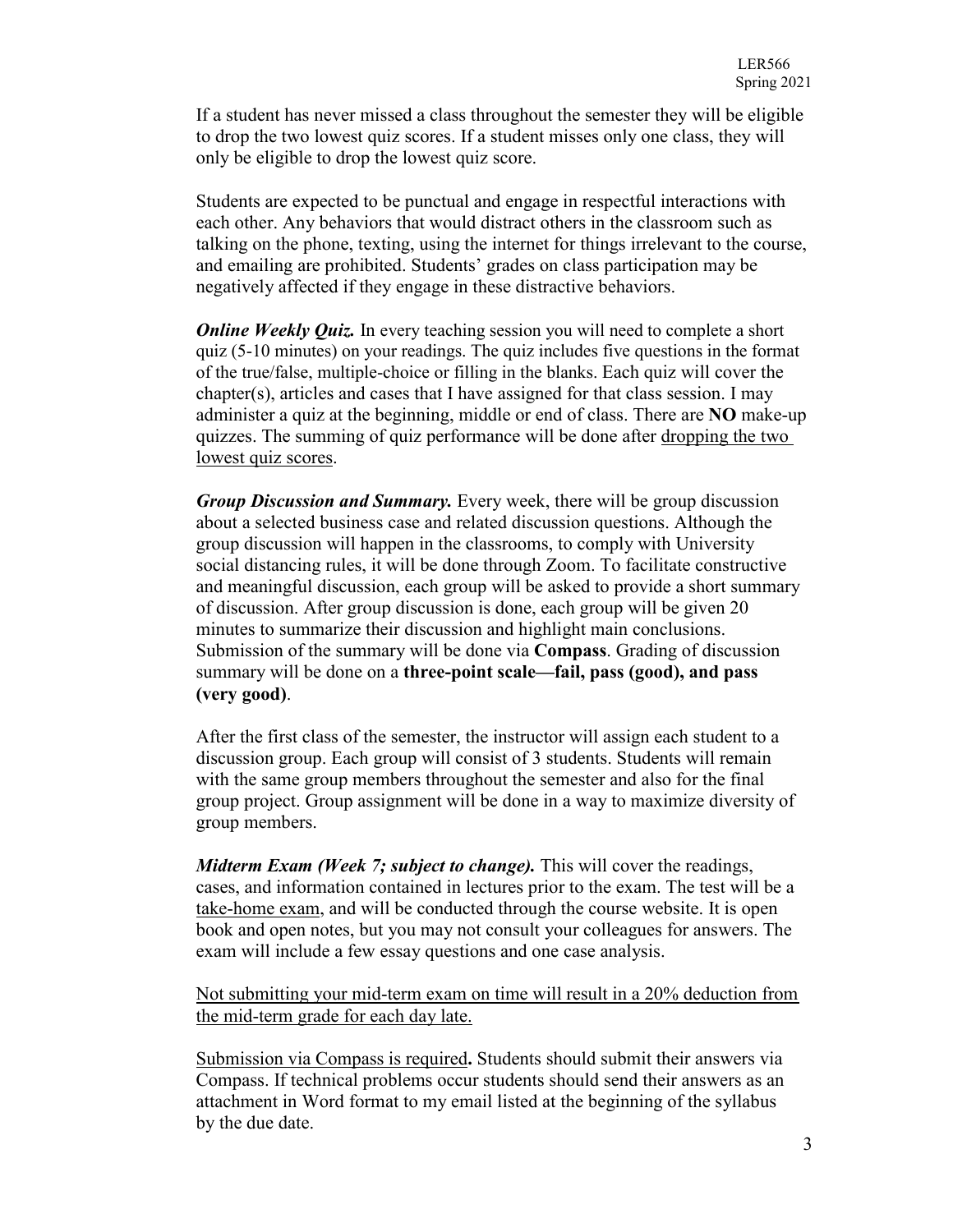*Final Paper Project and Presentation***.** After the mid-term exam, students will start working on their final paper project. There will be an information session about the final paper project in **Week 8**. By the end of the semester, each group will write and present a strategic HRM report for their chosen country.

To write the report, imagine that you are senior HR executives of a consumerproduct company from your home country that considers doing businesses abroad. First, you will need to pick a target country to enter. Then, as senior HR executives, you are required to conduct research about the country and make recommendations to the CEO about how the company shall proceed.

In the report, explain important issues of the country such as the following:

- Population size and composition
- Economic development
- Political situations
- Language issues
- Religion
- Ethnic groups
- Key characteristics of the country's culture
- Size of labor force
- Labor market participation rates (e.g., men versus women)
- Human capital development
- Labor standards and regulations—local, regional, and institutional
- Workplace cultures
- Globalization

The above list is far from complete, and you are encouraged to consider other important issues not included in the list. Based on your group's research on the above and other issues, develop an IHRM plan for the company's venture into the country. Consider the following issues:

- Mode of international investment (green-field or brown-field investment, mergers and acquisitions, joint ventures, or international alliances)
- Mode of control (e.g., centralized versus local autonomy)
- Strategies for legal compliance
- Staffing (e.g., sending home-country employees or hiring talents in the host country)
- Recruitment and retention
- Performance evaluation
- Diversity management strategies

The report should review relevant literatures, conduct in-depth analyses, report findings and recommendations. Students are encouraged to go beyond what they have already learned in class. That is, they should not just repeat course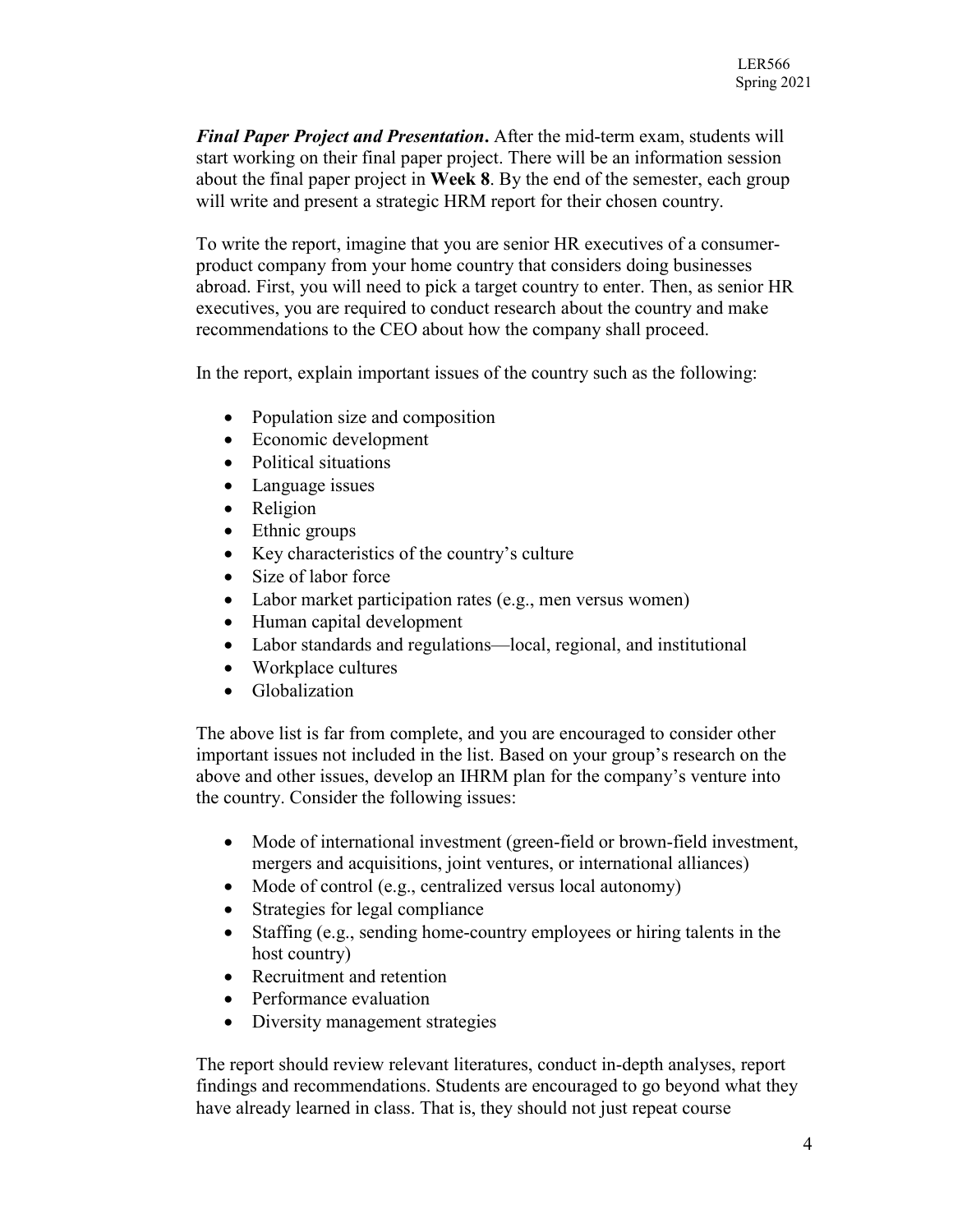materials. Instead, students are expected to conduct original research and present new and fresh information.

Refer to the template provided below for the format of the report. Students can modify the template if necessary. Maximum 12 pages, double spaced, in Times New Romans 12-point font, with margins of 1 inch.

The final project report is due on **May 4 (Week 15), Tuesday by 5 pm**

**Submission via Compass is required for paper submission.** If technical problems occur students should send their answers as an attachment in word/or PDF format to my email listed at the beginning of the syllabus by the due date. Not submitting your paper on time will result in a 20% deduction from the paper grade for each day late.

**Presentation.** There will be student presentations based on the final paper project during the class in **Weeks 13 and 14**. The schedule for student presentations will be decided during Week 9's class. Each group will make a 30-minute presentation to the class about their target country. Each group will also be paired with another group who will provide feedback and raise questions after presentation.

When presenting, it is recommended that each of the group members present some parts of the work. Students should make sure to properly reference all materials used to construct your points.

The presenter should send the final version of the group's **PPT** to the instructor no later than one day before the presentation.

## **Template for the Group Project Report**

I. Introduction

Explain why it is important for your company to do business in your target country Briefly discuss expected challenges

II. Analysis

Report the findings of your analysis regarding issues listed above.

III. Recommendation

Provide your solutions for the challenges analyzed in Section II IHRM planning for staffing, talent management, and performance evaluation

IV. Conclusion

Your input into the international strategic planning of the company: provide your recommendations about what mode of international investment the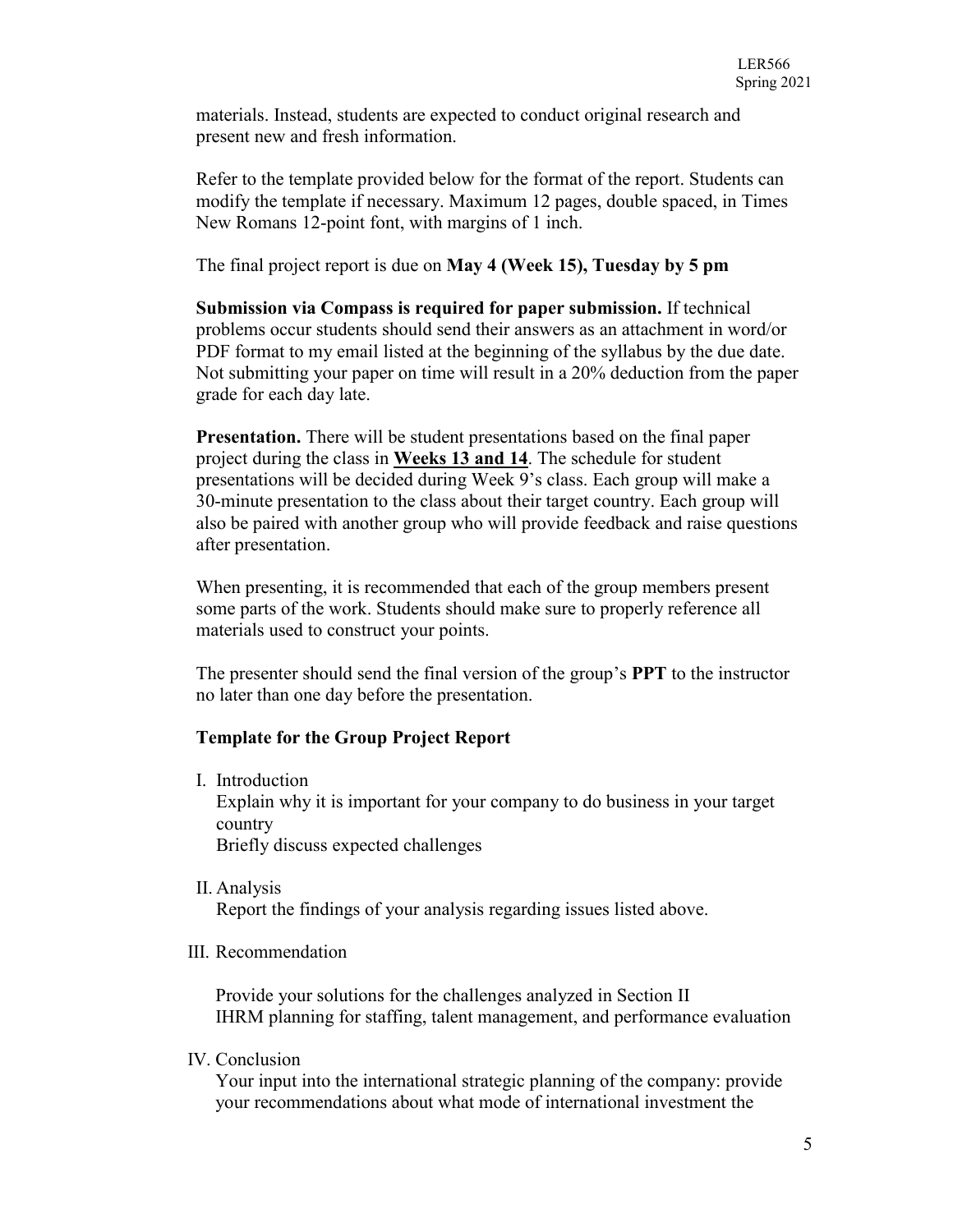company should adopt for your target country

## **Grading Scheme**

# **Calculation of Course Grades**

The final letter grade will be based on the following scale:

| <b>LETTER GRADE</b> | <b>TOTAL SCORE</b> |
|---------------------|--------------------|
| $A+$                | 97-100             |
| A                   | 94-96.5            |
| $A-$                | 90-93.5            |
| $B+$                | 87-89.5            |
| B                   | 84-86.5            |
| $B-$                | 80-83.5            |
| $C+$                | 77-79.5            |
| C                   | 74-76.5            |
| $C-$                | 70-73.5            |
| $D+$                | 67-69.5            |
| D                   | <b>Below 66.5</b>  |
|                     |                    |

## **Class participation:**

0: absence

5: Present, but no or irrelevant comments/questions; passive

spectators.

8: Participation in group discussion

10: In addition to group discussion participation, a student has individual comments/questions that enhance the learning of fellow students by integrating conceptual frameworks, assigned readings, or personal experiences.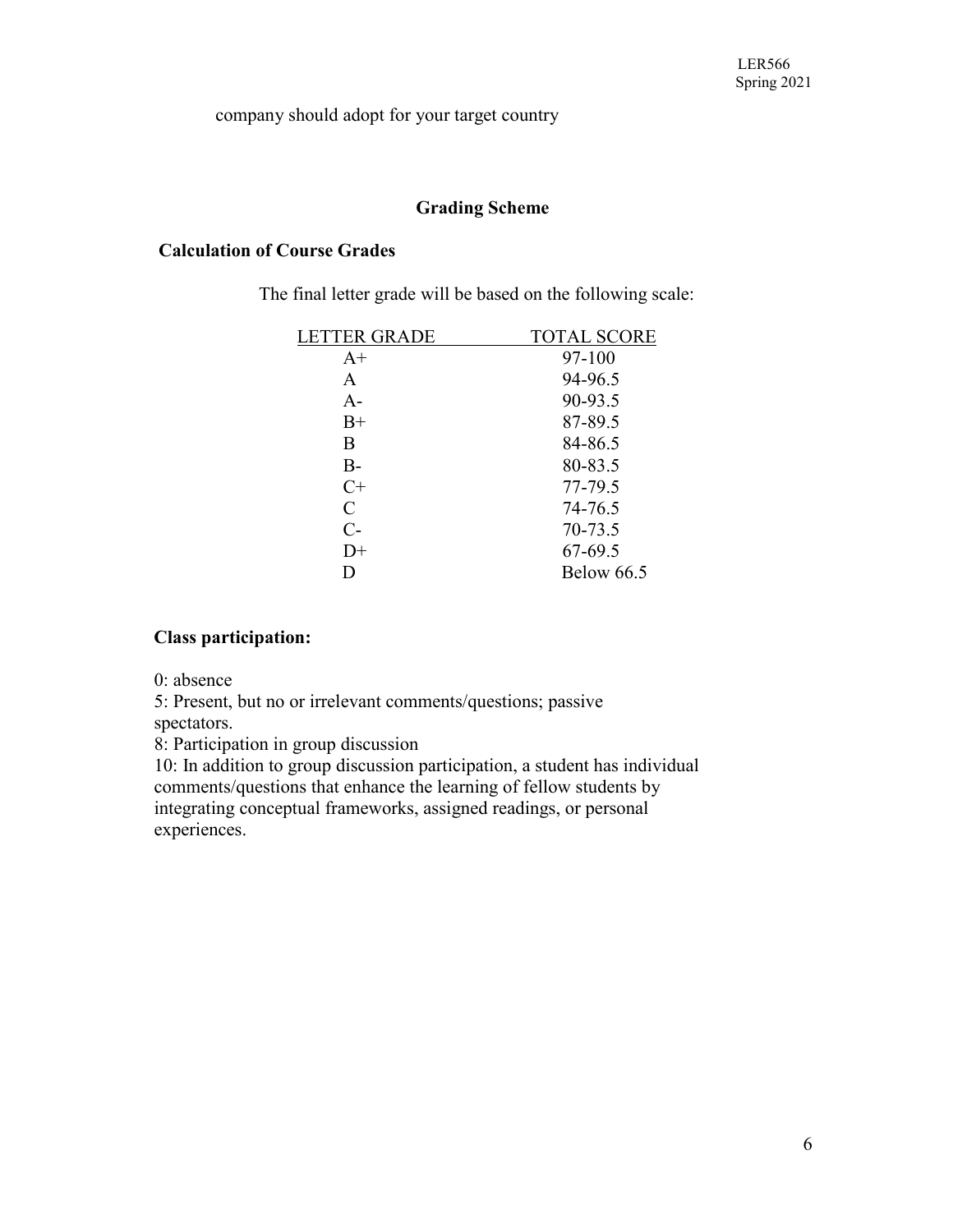## **Class Schedule**

# **Week 1 (January 26): Course Introduction and Orientation**

### **Week 2 (February 2): International Business and HRM**

- 1. Tarique et al., Chapter 1
- 2. TED talk on international business
- 3. Case Discussion: Amazon in China

### **Week 3 (February 9): Strategic International HRM**

- 1. Tarique et al., Chapters 2 and 3
- 2. Case Discussion: Peter Hanson: Building a word-class product center for HI Tech Systems in China

### **Week 4 (February 16): People Issues in Alliances and Mergers**

- 1. Tarique et al., Chapter 4
- 2. Case Discussion: Lenova-IBM: Bridging cultures, languages, and time zones.

#### **Week 5 (February 23): Cultural Issues and IHRM**

- 1. Tarique et al., Chapter 5
- 2. In-Class Exercise: The GLOBE Project website

#### **Week 6 (March 2): International Employment Law, Labor Standards, and Ethics**

- 1. Tarique et al., Chapter 6
- 2. In-Class Exercise using the GLOBE Project website
- 3. Review session for Mid-term exam

## **Week 7 (March 9): Mid-Term Exam (On-Line)**

#### **Week 8 (March 16): Final Group Project Discussion and Movie Case**

- 1. Discussion about the final group project. Each group choose their country for group project.
- 2. Movie Case Discussion: Outsourced (2006 film). We will watch part of the movie together and have discussion about the lessons we learn from the main character's trouble during his foreign assignment.